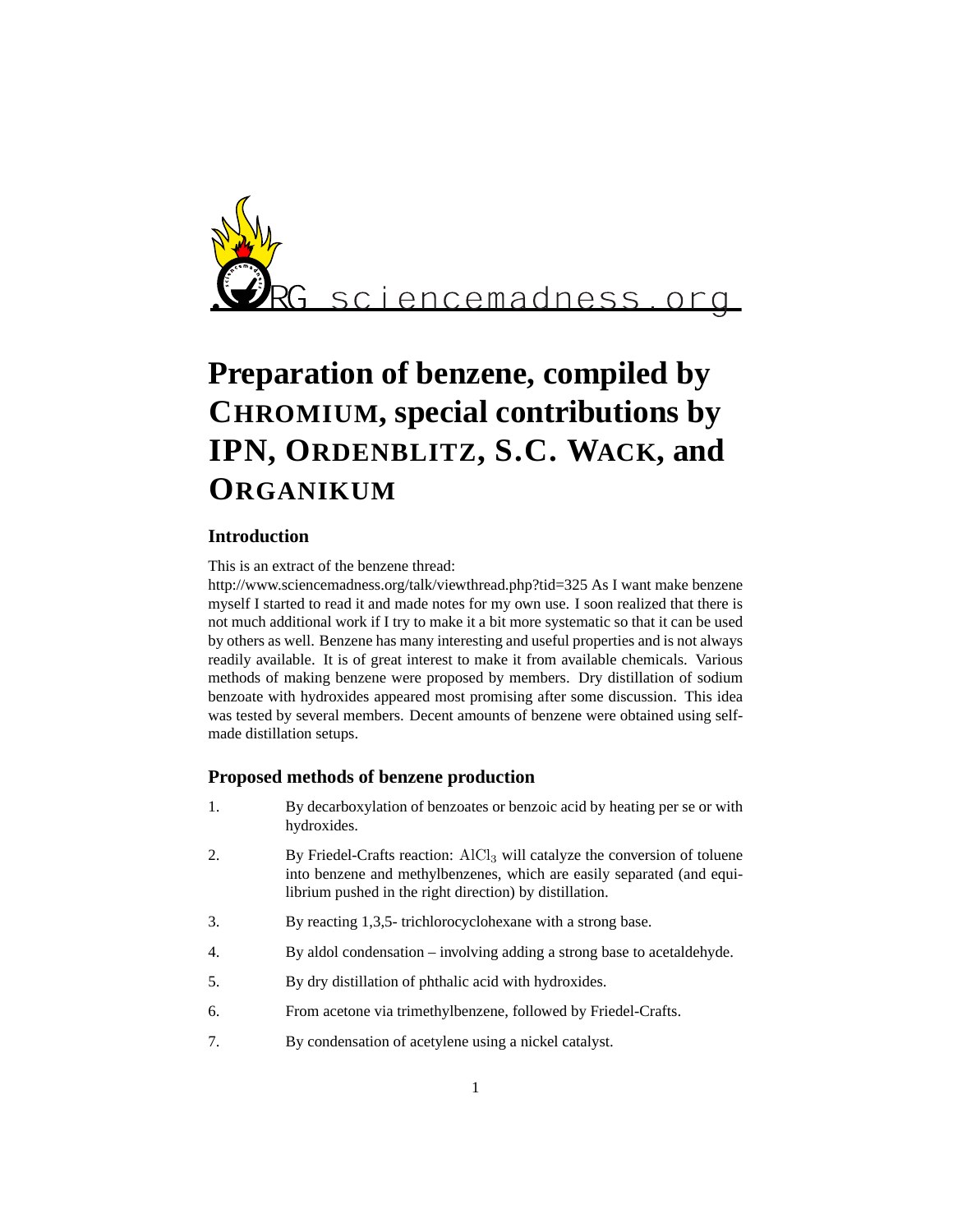- 8. Aluminum foil placed in toluene, chlorine or hydrochloric acid gas passed through the mixture. This is a Friedel-Crafts variation with aluminum halide catalyst made in situ (chlorine would probably react excessively with toluene).
- 9. From Chloramine-B by heating per se or with phosphoric acid to about 225°C. There was also warning that Chloramine-B could decompose explosively at 185°C.
- 10. By condensation of methane with  $AICI<sub>3</sub>$  catalyst and heating.
- 11. From benzene diazonium sulfate.
- 12. By heating p-xylene with  $AIC<sub>13</sub>$  or other Friedel-Crafts catalysts, much as already proposed for toluene.
- 13. By organometallic methods: electrolysis of para-dichlorobenzene dissolved with LiCl in acetone or pyridine.
- 14. By disproportionation of toluene or xylene using the Radzivanovskii insitu  $AICI<sub>3</sub>$  catalyst (this is essentially method 8 with a more specific reference to documented techniques).
- 15. By distillation of phenol and zinc powder.
- 16. By passing vapours of phenol over red-hot zinc dust.
- 17. By the Kolbe reaction, in which an alkali metal carboxylate is electrolysed.
- 18. By the Hunsdiecker reaction, reacting silver benzoate with  $\text{Br}_2$  in carbon tetrachloride, then reducing the brominated product with zinc in dilute acid (!!!).
- 19. By decarboxylation of various substances in DMSO environment at <100°C.

Most of these methods were not tested or further discussed. There was some discussion on converting toluene with AlCl<sub>3</sub> catalyst to benzene. It was proposed that this catalyst can be made in situ conducting chlorine through toluene which contains some Al foil. Other members claimed that this would just chlorinate toluene and gaseous HCl instead of chlorine should be used. Experiments with this method by members were not reported as handy ways to benzene were soon found, all of them based on the dry distillation of benzoates with an alkali, alkaline earth, or mixed hydroxide.

#### **First success with dry distillation**

The first successful atempt was by a user called IPN who conducted dry distillation of sodium benzoate mixed with sodium hydroxide. From 50 g sodium benzoate and 14 g sodium hydroxide 24 mL of crude distillate was obtained. This was orange liquid with sharp smell boiling at 82°C. There was at least one serious problem: the bottom of his 250 mL rb flask was badly dissolved, probably because of the NaOH.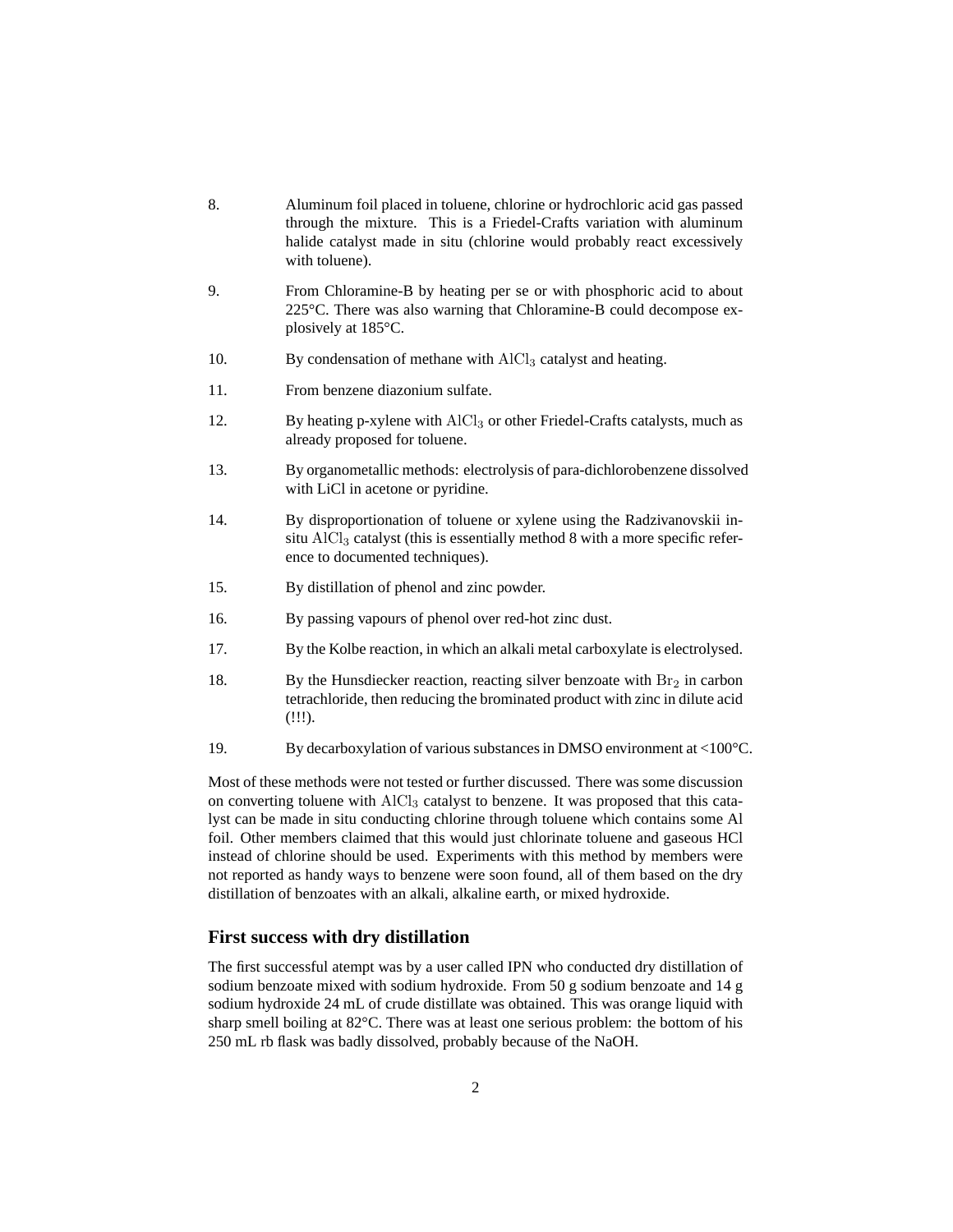| sodium benzoate | base           | benzene yield  |
|-----------------|----------------|----------------|
| 25g             | 7 g $Ca(OH)_2$ | 6 mL           |
| 25g             | 7 g KOH        | $6.8$ mL       |
| 25 g            | 7 g NaOH       | $7 \text{ mL}$ |

Table 1: Ordenblitz's experiments with benzoate decarboxylation by dry distillation

The crude product was distilled again and 22.6 mL water clear liquid with a boiling point of 81°Cand with a scent like that of benzene was obtained. It was observed that temeprature control is of remarkable importance. If heated too strongly there appeared a lot of orange oil-like substance that discolored the crude product. Slow heating was claimed to be good for abtaining less contaminated product and better yield.

This experiment was repeated with other members. Ordenblitz used 7 g of NaOH and 25g sodium benzoate that were roughly crushed together in a mortar and pestle. The mix was placed in a 500 mL rb flask, equipped with a condenser. Heat was applied by heating mantle in a slow manner for 30 minutes before a slightly orange/yellow low viscosity condensate began to collect. The process continued for 35 more minutes until no more was collected. The product was then redistilled rather quickly, easily separating the orange solid from the desired material. The final result was roughly 8 mL of, by all apperances, a fairly pure product. No visible damage to the flask was noted even though the reactants were not milled to a fine state as was suggested.

Ordenblitz repeated this experiment with various hydroxides as shown in Table 1.He also tested his product with FTIR and it appeared very good.

## **Instructions found by S.C. Wack**

#### **Preparation of a Hydrocarbon by Distillation of a Salt of an Acid** with Soda-Lime. Benzene,  $C_6H_6$ .

Literature.–Mitscherlich : *Ann. Chem.* (Liebig), 9, 39 : Marignac: *Ibid*, 42, 217; Wohler: *Ibid*, 51, 146; Berthelot: *Ann. Chim. Phys.* [4], 9, 469; Hofmann ; *Ber. d. chem. Ges.*, 4, 163; Baeyer : *Ibid*, 12, 1311 ; V. Meyer : *Ibid*, 16, 1465.

Mix 20 grams of benzoic acid with 40 grams of soda lime by grinding together in a mortar. Put the mixture in a small flask, connect with a condenser, and distill over the free flame. Separate the benzene from the water, dry it with calcium chloride, and distill. If perfectly dry benzene is desired, distill it a second time over metallic sodium. Yield 8 to 9 grams. Benzene solidifies at a low temperature, and melts at 5.42°C: it boils at 80.36°C. This method of preparation is no longer practically used, but it was of very great importance in the early study of the aromatic hydrocarbons, and illutstrates a method very general in its application.

**From Norris'** *Experimental Organic Chemistry***, Preparation of Benzene from Benzoic Acid:**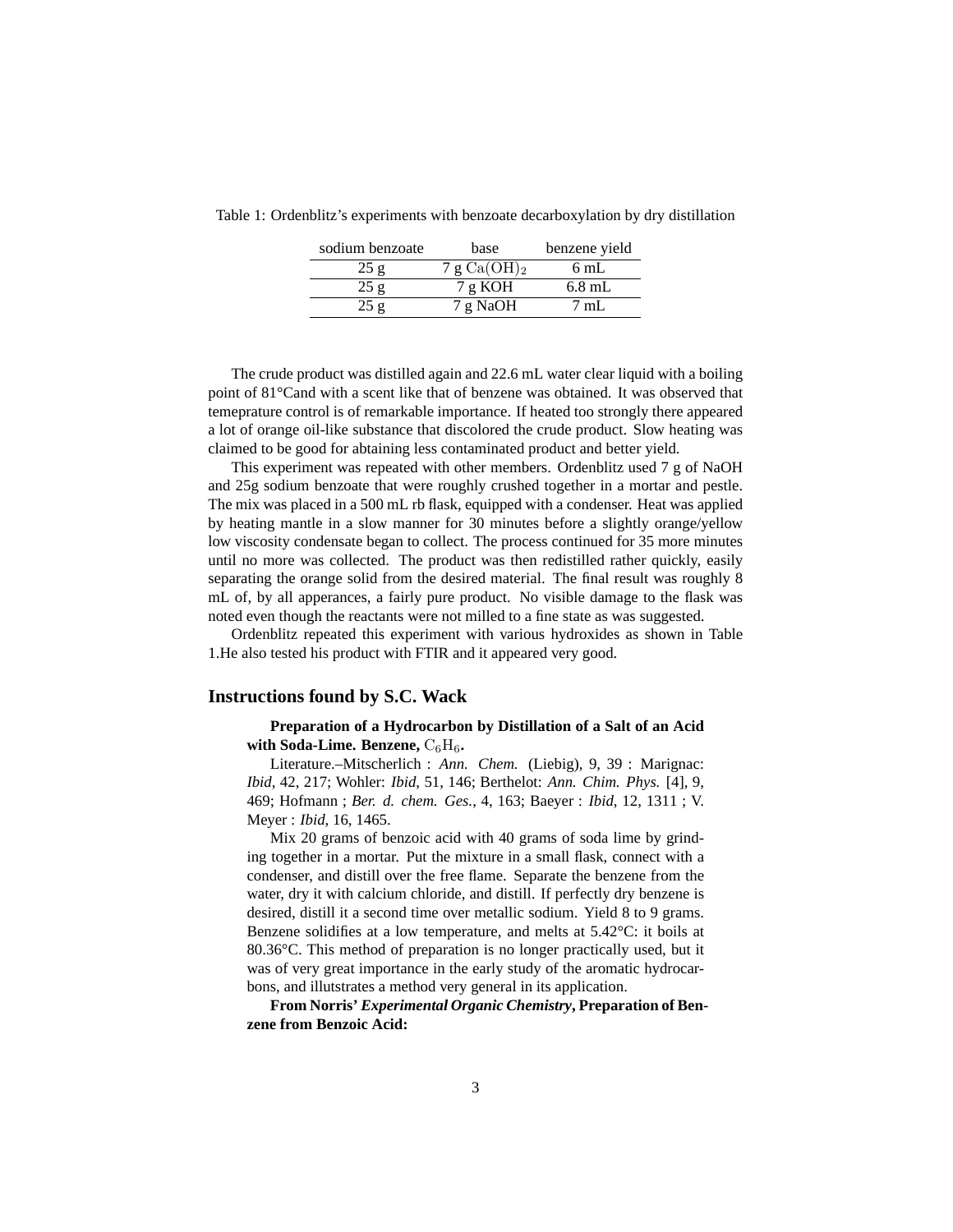In a 6-inch evaporating dish place 10 grams of sodium hydroxide and 25 cc. of water. Heat over a free flame and stir until the sodium hydroxide dissolves; then stir in gradually 12 grams of benzoic acid. Evaporate to dryness over a free flame, which is kept constantly in motion; this will take about 10 minutes. Grind the mixture of sodium benzoate and sodium hydroxide in a mortar, and transfer it to an 8-inch test-tube. Clamp the testtube in an inclined position so that the mouth of the tube is slightly lower than the other end; this will prevent any water given off during the heating from running back into the tube and cracking it. Connect the tube with a condenser and receiver, and heat with a free flame kept constantly moving, until no more liquid distils over. Measure the volume of the benzene and calculate the number of grams and the percentage yield obtained. Separate the benzene from the water, dry it with calcium chloride, and distill, noting the temperature. Benzene melts at 5.5°C, boils at 79.6°C, and has the density 0.878 g/mL at 20°C. The yield should be about 6 grams.

NOTE–By converting the benzoic acid into sodium benzoate in the presence of an excess of sodium hydroxide, an intimate mixture of the two substances is obtained. In this condition the compounds enter into reaction more readily and at a lower temperature than does a mixture of the acid and soda-lime; such mixtures are commonly used in the preparation of hydrocarbons from acids.

The benzene prepared in this way contains a small amount of biphenyl, which may be isolated from the residue left after the distillation of the hydrocarbon. The residue on crystallization from alcohol yields crystals of biphenyl, which after two sublimations melt at 71°C.

#### **Organikum develops suitable apparatus**

Organikum repeated experiment that IPN and Ordenblitz did before. He used 100 g benzoate and 60 g NaOH in a 500 mL RB flask. It appeared that scaling up is difficult. "It was found that the lower part of the mixture has molten but the upper part formed a kind of cover not falling down to the bottom. Some agitation with a strong wire brought this down, some more benzene came over, but the amount is too small to be called a satisfying result. The first fluffy then sticky consistence of the benzoate/hydroxide mixture seems to cause problems."

The main problem was sticking of the fused mass to the glass threatening to destroy it. Another problem was that not all benzoate reacted. "The fused mass is a nice insulator and makes it hard if not impossible to get all to react after a certain amount has fused."

He made another experiment using a 1000 mL Erlenmayer flask with 100 g sodium benzoate and 60g NaOH and 50 g table salt as filler. "Hydroxide and some salt were grinded together in the coffee mill and admixed with the benzoate by the ol´ 'inflated plasticbag' (tm) method, whereby some ungrinded salt was added into the Erlenmeyer, put in a sandbath isolated with glasswool and heated up."

This experiment appeared to be successful. Clear distillate came over at about 85°C(the temperature of the vapors measured in Claisen adapter). This process ap-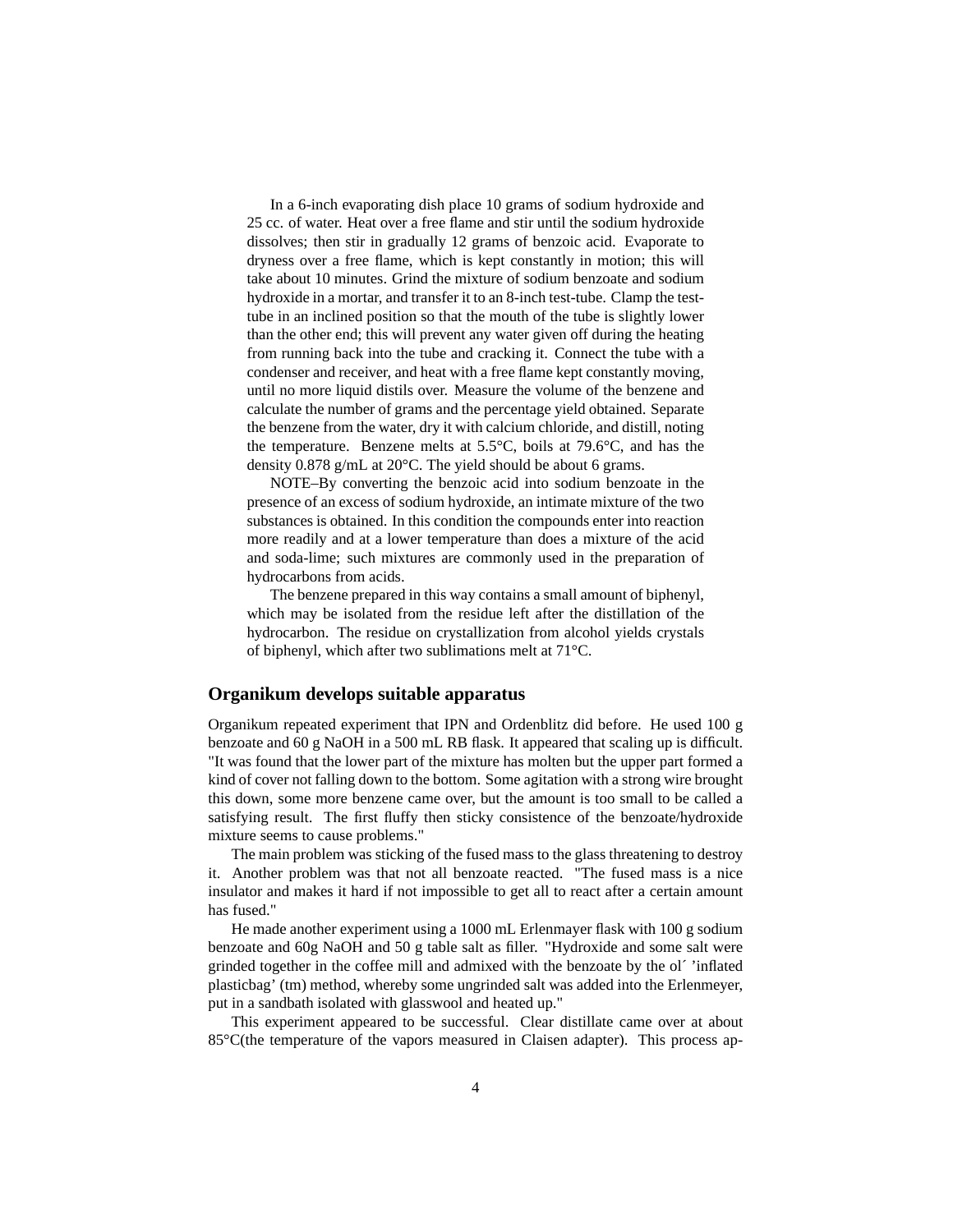

Figure 1: Robust metal can distillation apparatus

peared destructive to glassware. Every experiment ended with flask cracking because "fused mass clings so badly to the glass that the different thermal expansion breaks it whilst cooling down."

Various ways were proposed to solve cracking glassware problem:

- 1. To use nickel or silver plating on the inner surface of the flask.
- 2. To place gold or silver foil into the flask so that reaction mixture can not contact glass surface.
- 3. To use common glass bottles as cheap disposable flasks.
- 4. To use metal vessels.

Steelwool as filler was proposed by Organikum to solve heat transfer problems. Use of metal rods or short tubes was also propsed.

Organikum started to use a metal can as a heating flask (Figure 1). The metal can was connected to the glass condenser by copper tubing. 1" thread of this tubing was screwed to the metal can and the other end was used as socket for a 29 mm ground glass joint. The connection was tightened with teflon tape.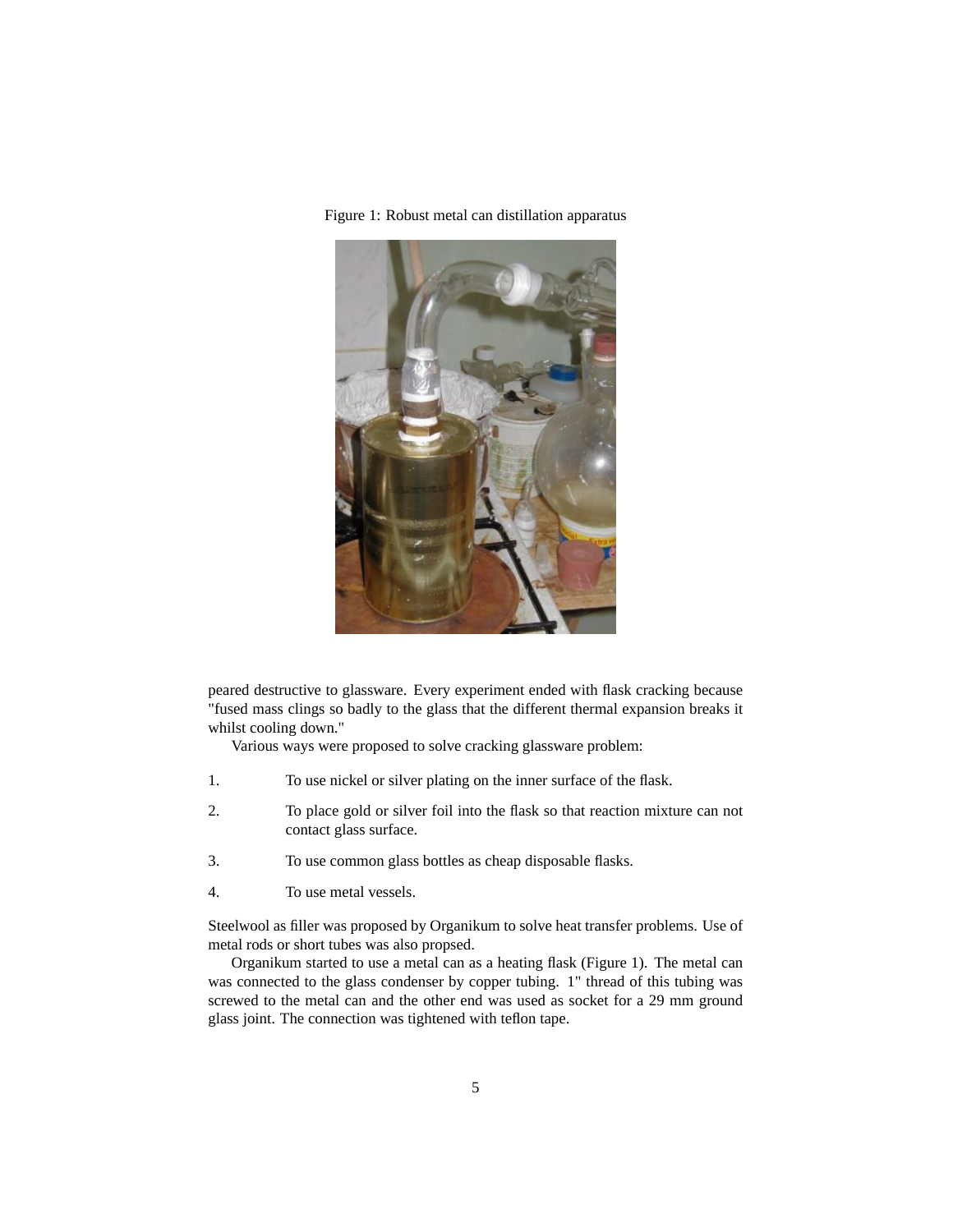This metal can setup was used for several runs and always gave at least 120 mL benzene from 300 g sodium benzoate (molar yield of 68%). NaOH and sodium benzoate were ground and well mixed, steel wool was used to improve thermal conductivity. Old solvent cans were used. One can lasted for about three to four runs and was then replaced. Organikum also tryed to replace NaOH with  $Ca(OH)<sub>2</sub>$ : "A run with calcium hydroxide instead of grinded sodium hydroxide gave less product which was much more decolorized, thats a pity as  $Ca(OH)_2$  comes already as a fine powder and would make the grinding unnecessary. So I stay with my (new-old) coffeegrinder and NaOH.... "

He also noted that the crude distillate must be washed with water: "When the product of the sodium benzoate destructive distillation is NOT washed with water before distillation a clear distillate with a sharp pungent smell comes over at about 70°C. This is obviously an azeotrope of benzene with an unknown compound."

Afterwards Organikum improved his setup by making it all metal. The condenser of the new setup was essentially a copper tube cooled by tapwater falling onto its external surface.

#### **Ordenblitz scales up**

Ordenblitz worked similarly on an even larger scale. He constructed a distillation setup with metal can and water jacketed copper condenser, similar to that of Organikum but bigger and more elaborate (Figure 2).

In the can was put 4 or 5 shredded stainless steel scrubber pads, for a conduction aid and a specially wet granulated, densified and beaded mix of 2500 gm sodium benzoate + 1250 gm calcium hydroxide. I prefer to use  $Ca(OH)_2$  since I have to use less personal protection when mixing and granulating. Clean up is easier and of course the stuff is cheaper.

Very strong heating was needed. The first 3 hours on gas burner yielded only 250 mL of distillate. After another hour or two things started to slow down.

650 stinking milliliters for all that hard work and waiting, pathetic! I expected about 1500 mL. After opening the can I noticed that most of the center of the mass was un-reacted and the top looked all but untouched. I had the lower 1/3 of the can cherry red after the 3rd hour. My conclusion is that scaling this reaction up without a lot of fairly technical hardware, is probably just not worth the effort.

Taking a second look at the monster distillation can for benzene, I decided to scale the quantity back and shorten the time. I put 1100 g of my 2/1 sodium benzoate/calcium hydroxide mix (about 30% of the original load) into the can. This filled it roughly 1.3 inches. I wanted a thin layer this time. I then connected the condenser and fired up the burner. In 30 minutes the distillate stopped coming over and I had 210 mL of product (Figure 3). Not bad for 40 minutes of work. Next I decided to try sodalime to see if the lower melting point would hasten the reaction or increase the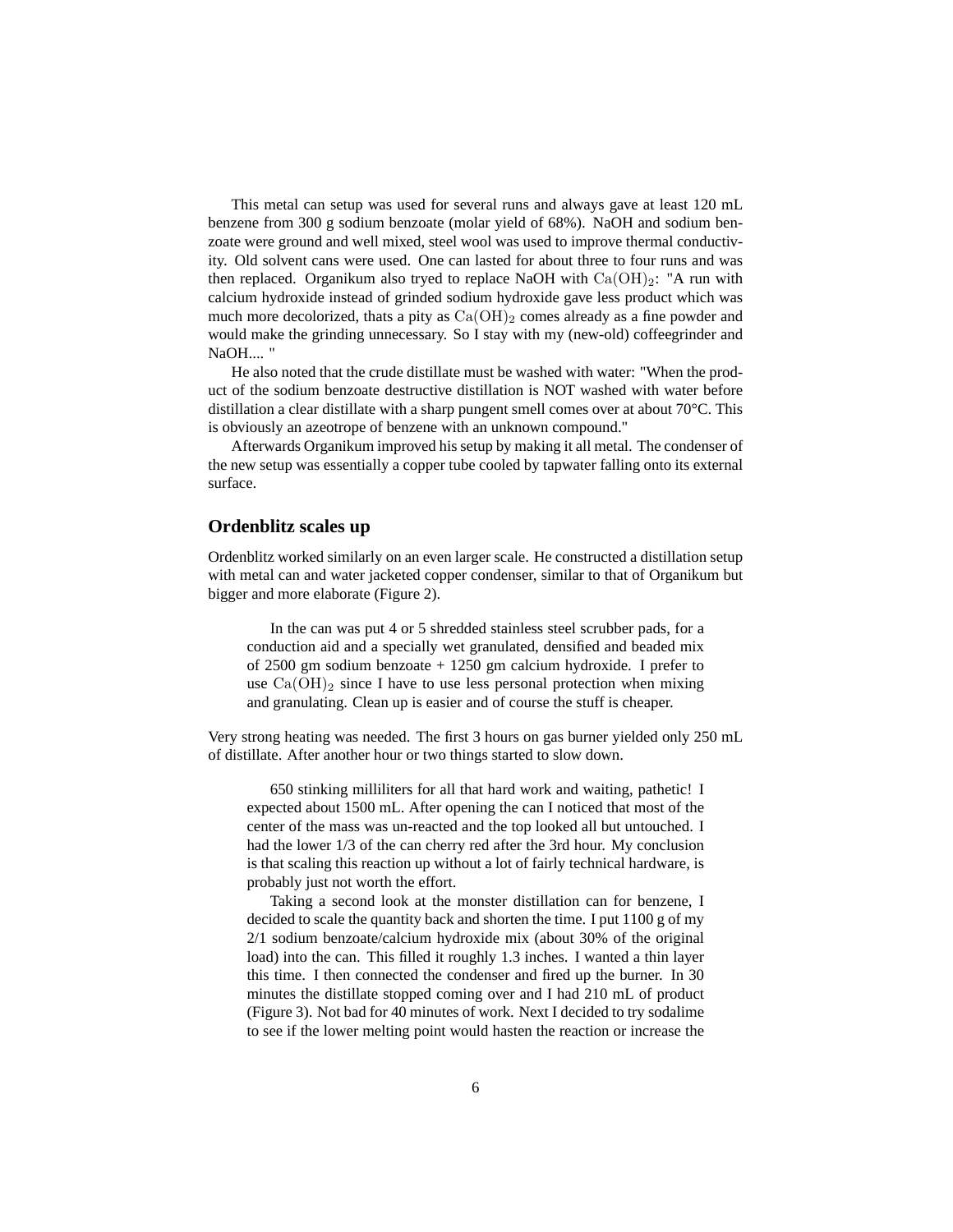

Figure 2: Ordenblitz's large-scale distillation apparatus

yield. So to 1100 g of the mix I added 200 mL 40% NaOH solution, mixed thoroughly and added to my can. I turned on the flames and in less then 20 minutes it was all over. This time I had 200 mL of liquid goodies. So, faster yes but slightly poorer yield.

While the can is still hot I open it up and hit it with the hose and the thermal shock breaks the clinker into a thousand pieces and I simply dump out the chunks, load her up and off we go again. A day of this and quite a bit of benzene could be had.

I have run this now about 4 times and I think the can should last quite a while. The only thing I need to replace is the cap seals, which I cut out of high temp silicone.

It is interesting to note that the faster you push this reaction the redder the product gets. Compared to my first batch it looks a deep red. The only difference between the first run and the second was load in the can and how fast I heated it up. The final test will be when it's distilled and the tally taken. I assume that I made a bit more biphenyl by pressing it hard. I will sort out the final count and post. ...

All the batches are now finished and from 2500 gm / 1250 gm, sodium benzoate/calcium hydroxide and some time I have about 1.4 liters of benzene. Not too bad at all. I managed to save the unreacted material from my first run and add it to subsequent runs. As long as I keep the load in the can at about 1000 grams, I get very good yields.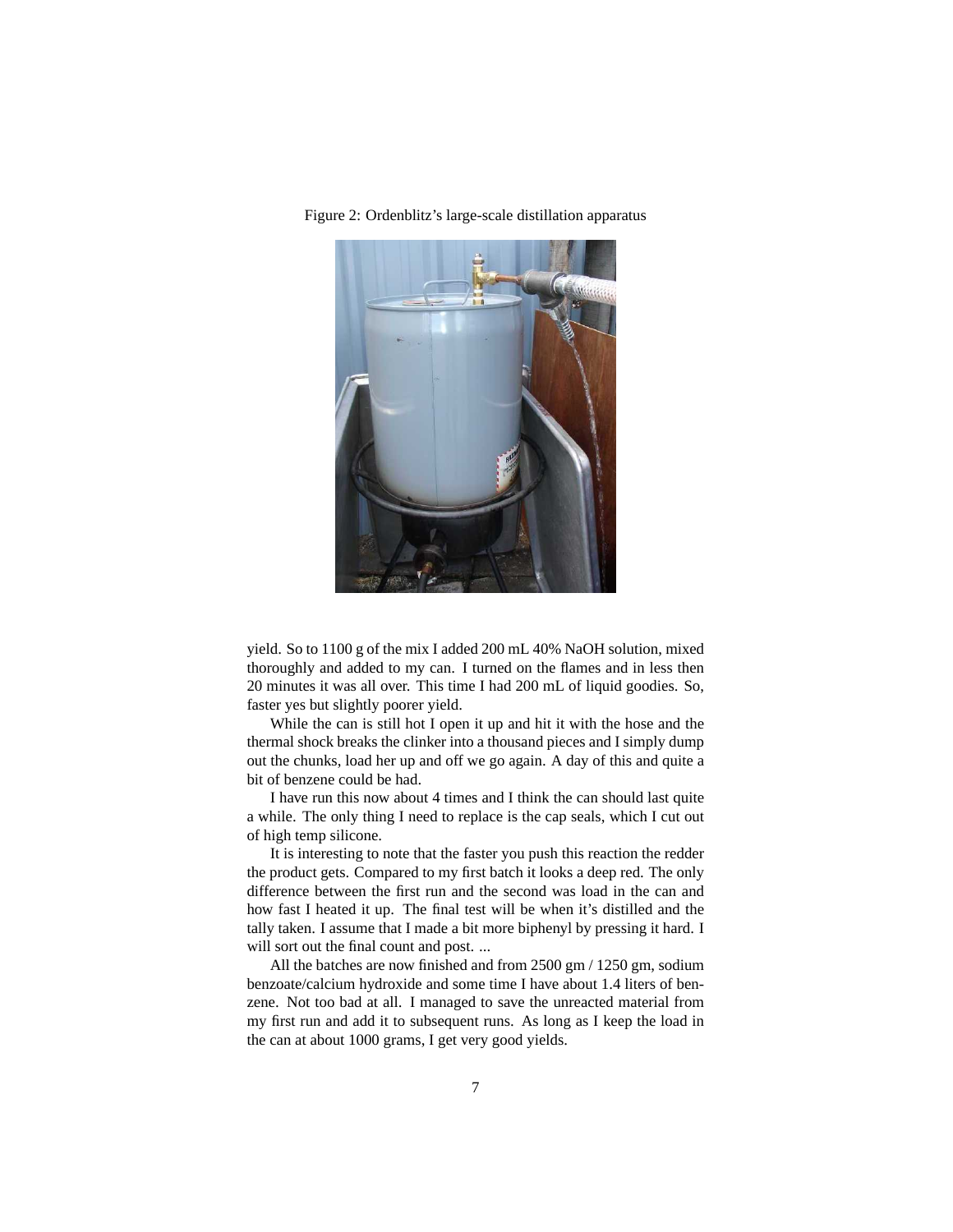I distilled the darker batches and the lighter yellow ones separately. While the distillate from the faster hotter runs is more toward the red/orange, it results in less solid matter (biphenyl etc) remaining after the finish distillation. So I say, hotter and faster is better.

I got a picture of the clinker that I broke out of the can. It is very light and porous looking a lot like lava rock or pumice. One other interesting thing is that it is very hard after coming out of the can but upon exposure to the air for a day it completely disintegrates into dust. So to make cleanup easy after a run, just let your vessel sit open for a while and dump out the powder.

# **About starting materials**

There was not much discussion on starting materials as alkali benzoates are easily available. Benzoates are used as food additives, antiseptics and antioxidants. There were short references to oxidizing toluene with potassium permanganate to get potassium benzoate.